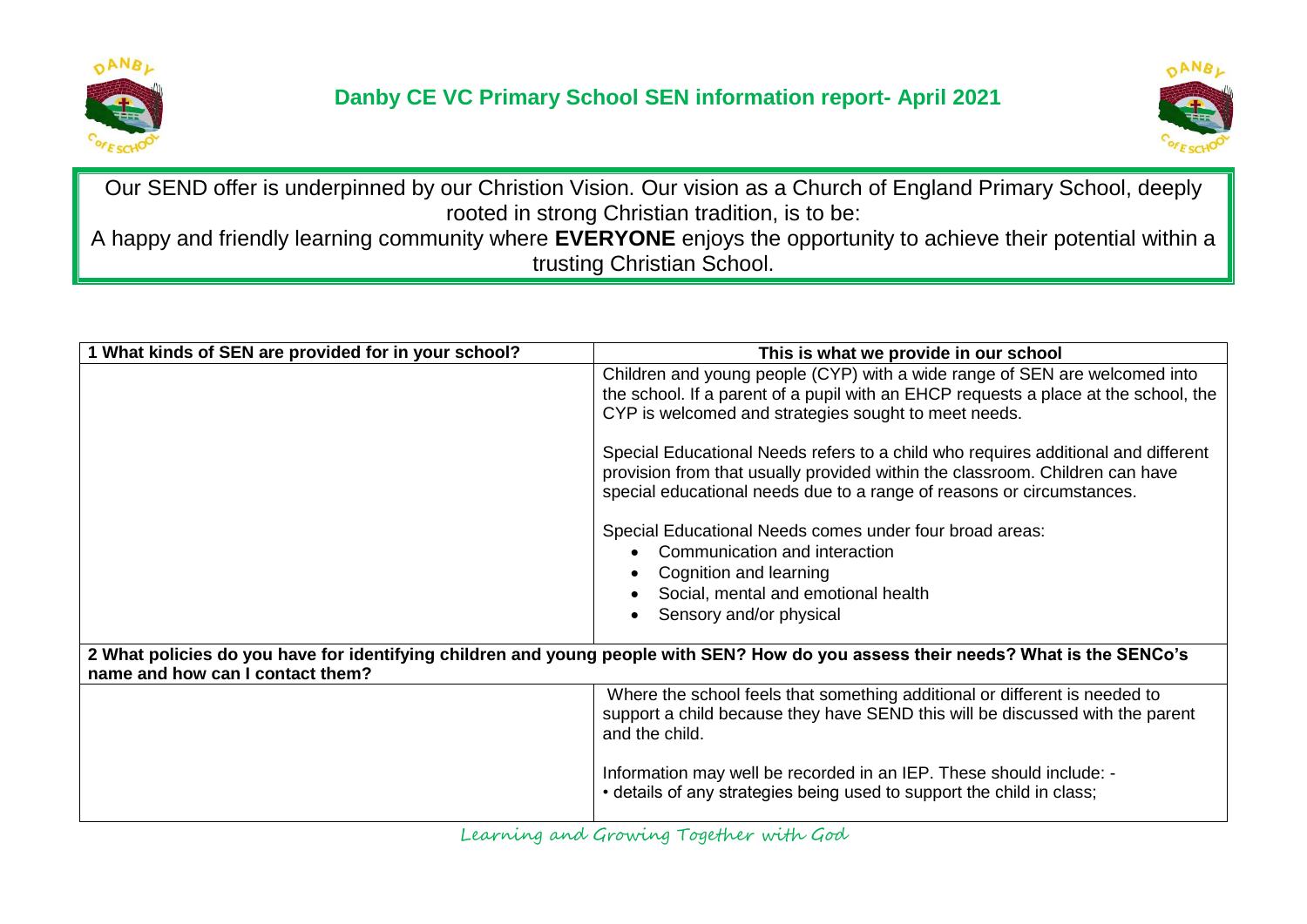|                                                                                                                                 | • details of any extra support or interventions for the child                                                                                                                                                      |  |
|---------------------------------------------------------------------------------------------------------------------------------|--------------------------------------------------------------------------------------------------------------------------------------------------------------------------------------------------------------------|--|
|                                                                                                                                 | • child's learning targets and their long term desired outcomes                                                                                                                                                    |  |
|                                                                                                                                 | • the next date when the child's progress will be reviewed.                                                                                                                                                        |  |
|                                                                                                                                 |                                                                                                                                                                                                                    |  |
|                                                                                                                                 | Most pupils will benefit from SEN support, but some pupils who need high levels<br>of support, or who have complex needs may need to be referred for an<br>Education, Health and Care Plan.                        |  |
|                                                                                                                                 | If parents need to talk to staff about the needs of their child, they can contact the<br>SENCO (Special Educational Needs Co-ordinator)- Mrs Liz Orland who has<br>responsibility for:                             |  |
|                                                                                                                                 | Coordinating all the support for children with SEND and developing the<br>$\bullet$<br>school's SEND Policy to make sure all children get a consistent, high<br>quality response to meeting their needs in school. |  |
|                                                                                                                                 | Ensuring that parents are: involved in supporting your child's learning;<br>kept informed about the support your child is getting; involved in reviewing<br>and monitoring how they are doing                      |  |
|                                                                                                                                 | Liaising with all the other people who may be coming into school to help<br>support your child's learning e.g. Speech and Language Therapy,<br>Educational Psychology etc.                                         |  |
|                                                                                                                                 | Updating the school's SEND register (a system for ensuring all the SEND<br>needs of pupils in this school are known) and making sure that there are<br>records of your child's progress and needs.                 |  |
|                                                                                                                                 | Providing specialist support for teachers and support staff in the school so<br>they can help children with SEND in the school achieve the best progress<br>possible.                                              |  |
|                                                                                                                                 | Our SEND Governor is Mrs Polly Wright                                                                                                                                                                              |  |
|                                                                                                                                 | She is responsible for:                                                                                                                                                                                            |  |
|                                                                                                                                 | Making sure that the necessary support is made for any child who attends<br>$\bullet$<br>the school who has SEND.                                                                                                  |  |
|                                                                                                                                 | The child's class teacher is also always available to discuss the child's needs.                                                                                                                                   |  |
| 3 What arrangements do you have for consulting with parents of children with SEN and involving them in their child's education? |                                                                                                                                                                                                                    |  |
|                                                                                                                                 | Schools communicate regularly with parents, usually once a term, to discuss how                                                                                                                                    |  |
|                                                                                                                                 | well their child is doing. They listen to what parents have to say and respond to it.                                                                                                                              |  |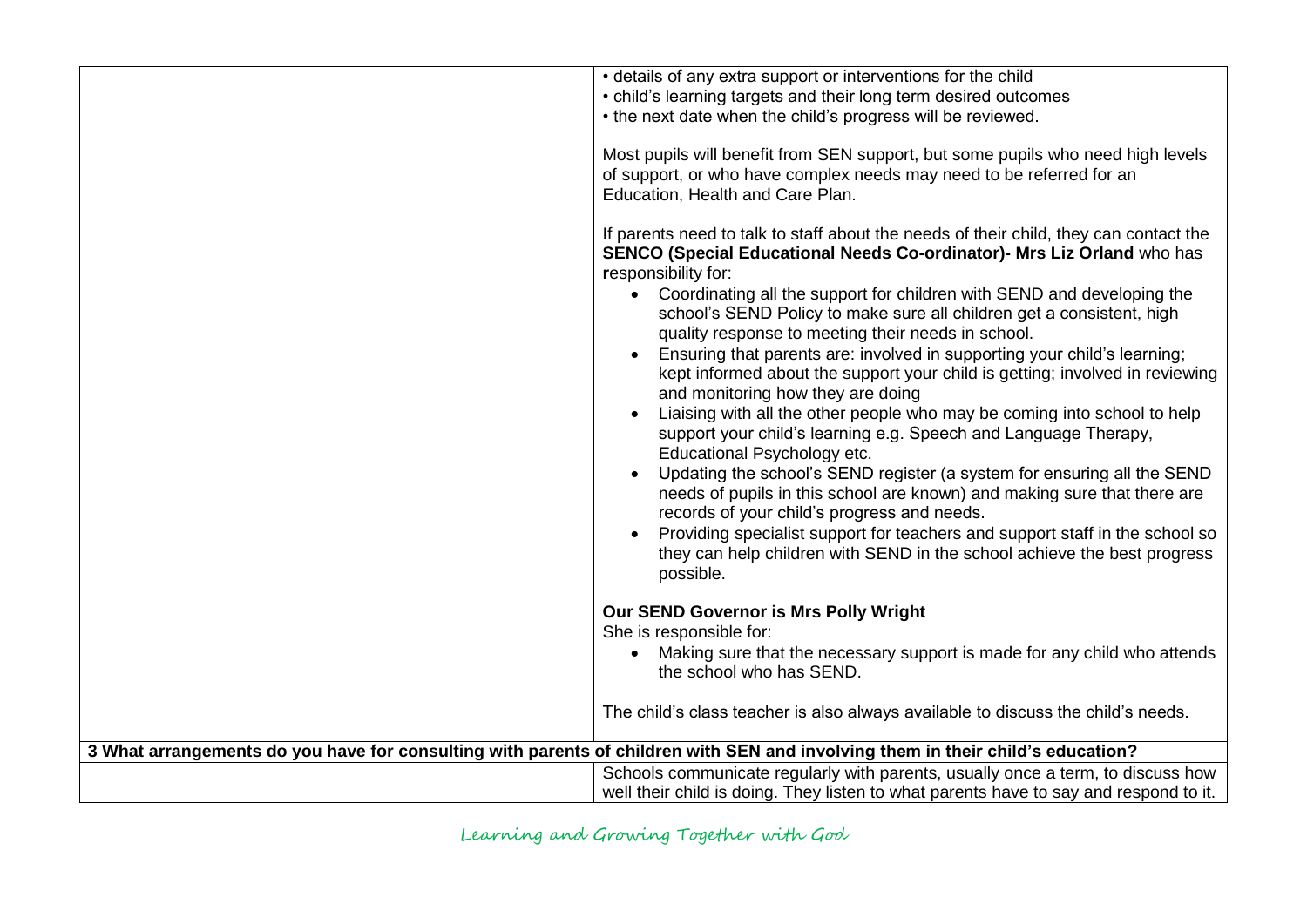|                                                                                                                                    | For pupils with SEND it is often desirable that there is more frequent                                                              |
|------------------------------------------------------------------------------------------------------------------------------------|-------------------------------------------------------------------------------------------------------------------------------------|
|                                                                                                                                    | communication as it is vital that parents and school work together closely. Your                                                    |
|                                                                                                                                    | knowledge and understanding of your child's needs is essential to support the                                                       |
|                                                                                                                                    | school in making the best provision for them. This should also take account of                                                      |
|                                                                                                                                    | your and your child's hopes, personal goals and interests.                                                                          |
|                                                                                                                                    | This will allow the school to regularly explain to you where your child is in their                                                 |
|                                                                                                                                    | learning, and to work with you to ensure the most appropriate targets are set to                                                    |
|                                                                                                                                    | ensure progress.                                                                                                                    |
|                                                                                                                                    | On-going communication with school may include:                                                                                     |
|                                                                                                                                    | • regular contact through a home-school book or by e-mail to keep you informed                                                      |
|                                                                                                                                    | of things that are going well or particular successes                                                                               |
|                                                                                                                                    | • more regular meetings to update you on your child's progress and whether the                                                      |
|                                                                                                                                    | support is working                                                                                                                  |
|                                                                                                                                    | • clear information about the impact of any interventions                                                                           |
|                                                                                                                                    | • guidance for you to support your child's learning at home.                                                                        |
|                                                                                                                                    | • a clear date to review the SEN support plans                                                                                      |
|                                                                                                                                    |                                                                                                                                     |
| 4. What arrangements do you have for consulting with parents of children with SEN and involving them in their child's education?   |                                                                                                                                     |
|                                                                                                                                    | The class teachers and senior leaders have an open door to all pupils. In addition                                                  |
|                                                                                                                                    | to these class discussions, individual discussions take place to ensure all pupils                                                  |
|                                                                                                                                    | including those with SEND have a voice.                                                                                             |
|                                                                                                                                    | School will obtain the views of all children (pupil voice) to shape provision in                                                    |
|                                                                                                                                    | school. It is vital that the views and aspirations of children and young people with                                                |
|                                                                                                                                    | SEN are listened to and they are supported to achieve their aspirations as far as                                                   |
|                                                                                                                                    | possible.                                                                                                                           |
|                                                                                                                                    | 5. What arrangements are in place for assessing and reviewing children and young people's progress towards outcomes. Please can you |
| explain what opportunities are available to enable you to work with parents and young people as part of this assessment and review |                                                                                                                                     |
|                                                                                                                                    | All pupils with SEND should make at least expected progress, in line with their                                                     |
|                                                                                                                                    | peers. SEN provision is monitored by the SENCO, head teacher and designated                                                         |
|                                                                                                                                    | governor. Adjustments to provision are discussed with parents and children, if                                                      |
|                                                                                                                                    | appropriate. Children's progress and application to learning is continually                                                         |
|                                                                                                                                    | monitored and reported to parents.                                                                                                  |
|                                                                                                                                    | The progress of children with an EHCP is formally reviewed at an Annual Review                                                      |
|                                                                                                                                    | with all involved with the child's education, including the child. We meet to review                                                |
|                                                                                                                                    | their progress half way through the year too.                                                                                       |
|                                                                                                                                    | The SENCO will also check that your child is making good progress within any                                                        |
|                                                                                                                                    | individual work and in any group that they take part in.                                                                            |
|                                                                                                                                    | Parents will be involved termly in reviewing Individual Education Plans and in                                                      |

Learning and Growing Together with God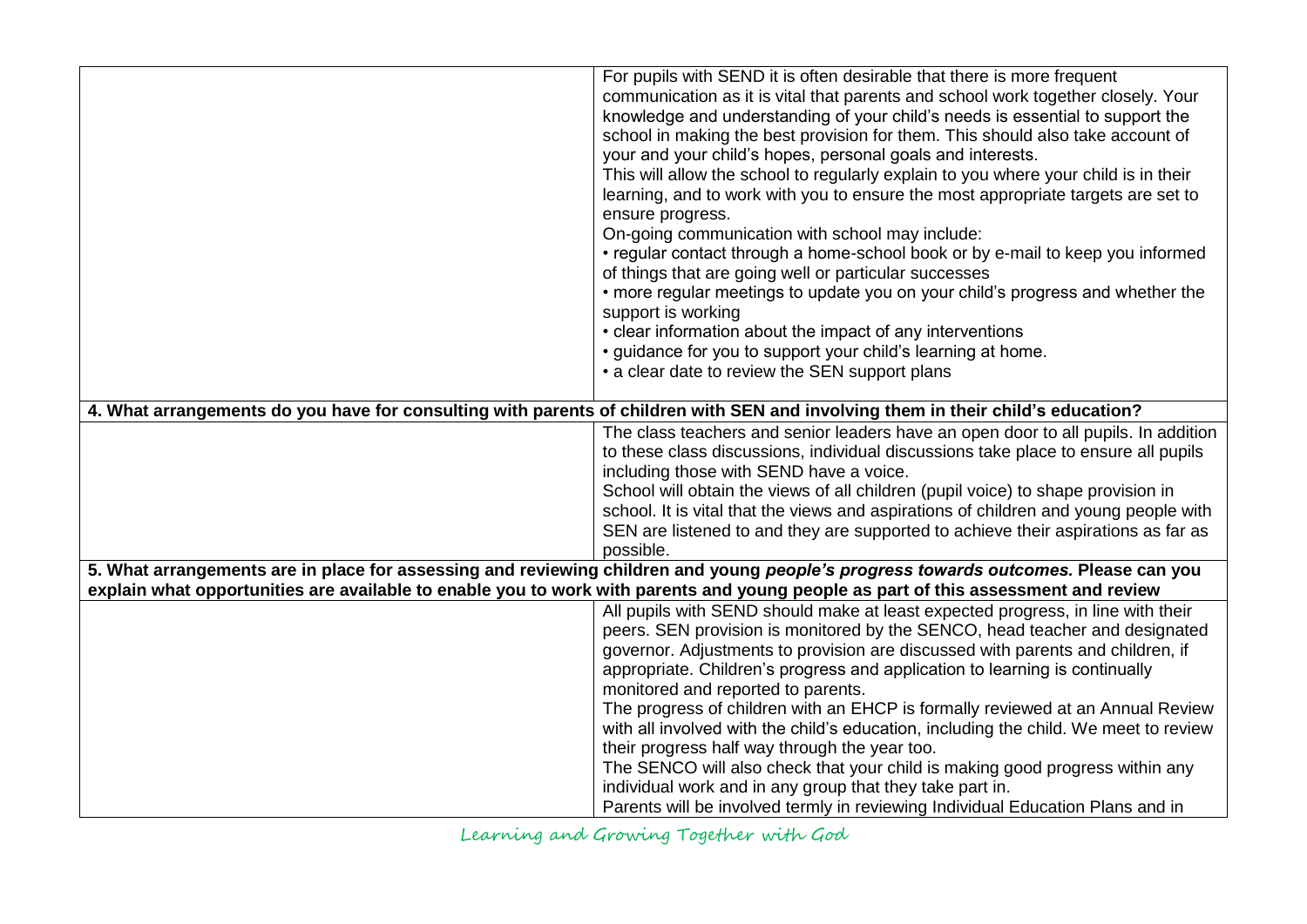|                                                                                                                                                                                                                                                                                                                                                                  | parent consultations.                                                                                                                                                                                                                                                                                                                                                                                                                                                                                                                                                                                                                                                                                                                                                                                                                                                                                                                                                                                                                                                                                                                                                                                                                                                                                                                                                         |  |
|------------------------------------------------------------------------------------------------------------------------------------------------------------------------------------------------------------------------------------------------------------------------------------------------------------------------------------------------------------------|-------------------------------------------------------------------------------------------------------------------------------------------------------------------------------------------------------------------------------------------------------------------------------------------------------------------------------------------------------------------------------------------------------------------------------------------------------------------------------------------------------------------------------------------------------------------------------------------------------------------------------------------------------------------------------------------------------------------------------------------------------------------------------------------------------------------------------------------------------------------------------------------------------------------------------------------------------------------------------------------------------------------------------------------------------------------------------------------------------------------------------------------------------------------------------------------------------------------------------------------------------------------------------------------------------------------------------------------------------------------------------|--|
| 6. What are the arrangements for supporting children and young people in moving between phases of education and in preparing for<br>adulthood? How do you ensure that as young people prepare for adulthood the desirable outcomes reflect their ambitions, which could<br>include higher education, employment, independent living and participation in society |                                                                                                                                                                                                                                                                                                                                                                                                                                                                                                                                                                                                                                                                                                                                                                                                                                                                                                                                                                                                                                                                                                                                                                                                                                                                                                                                                                               |  |
|                                                                                                                                                                                                                                                                                                                                                                  | Inclusion Passports or Individual Chronologies which include all pupils' data and<br>intervention strategies that have been used during their time at school are sent to<br>the next school in addition with discussions with teachers from feeder schools.<br>The SENCO arranges an appropriate transition review in plenty of time before<br>any move. Staff from the receiving school are invited to attend. Transition<br>meetings and visits are arranged for the pupil or student, often accompanied by a<br>well-known member of staff. The pupil receives as much transition work as t<br>deemed necessary in order to make a successful transition.<br>For pupils starting school, information of their needs will be gained from previous<br>providers and through discussions with parents.<br>When the children move from the infants to the juniors, discussions between staff<br>take place.                                                                                                                                                                                                                                                                                                                                                                                                                                                                    |  |
| 7. What is your School's approach to teaching children and young people with SEN?                                                                                                                                                                                                                                                                                |                                                                                                                                                                                                                                                                                                                                                                                                                                                                                                                                                                                                                                                                                                                                                                                                                                                                                                                                                                                                                                                                                                                                                                                                                                                                                                                                                                               |  |
|                                                                                                                                                                                                                                                                                                                                                                  | High quality teaching and support for learning within mainstream lessons is the<br>most important factor in helping pupils with SEND to make good progress<br>alongside their peers.<br>Additional strategies employed will be recorded on an IEP/Inclusion<br>Passport/Provision Map* which will include information about: the short term<br>targets, teaching strategies to be used, the provision to be put in place.<br>Class teachers are made aware of all students with specific needs and plan<br>lessons according to all groups of children in their class, and will ensure that your<br>child's needs are met.<br>Specially trained support staff work alongside class teachers to support the<br>needs of your child where necessary.<br>Specific resources, evidence based interventions and strategies will be used to<br>support a child individually and/or in groups.<br>Planning and teaching will be adapted on a daily basis if needed to meet your<br>child's learning needs.<br>Personalised programmes (IEP's) may be needed for some pupils, alternative<br>care and / or curriculum activities can be arranged on an individual need basis,<br>the SENCO will discuss this with you and involve you and your child in the<br>planning process should it be needed.<br>This process will be reviewed at least termly and targets / provision will be |  |

Learning and Growing Together with God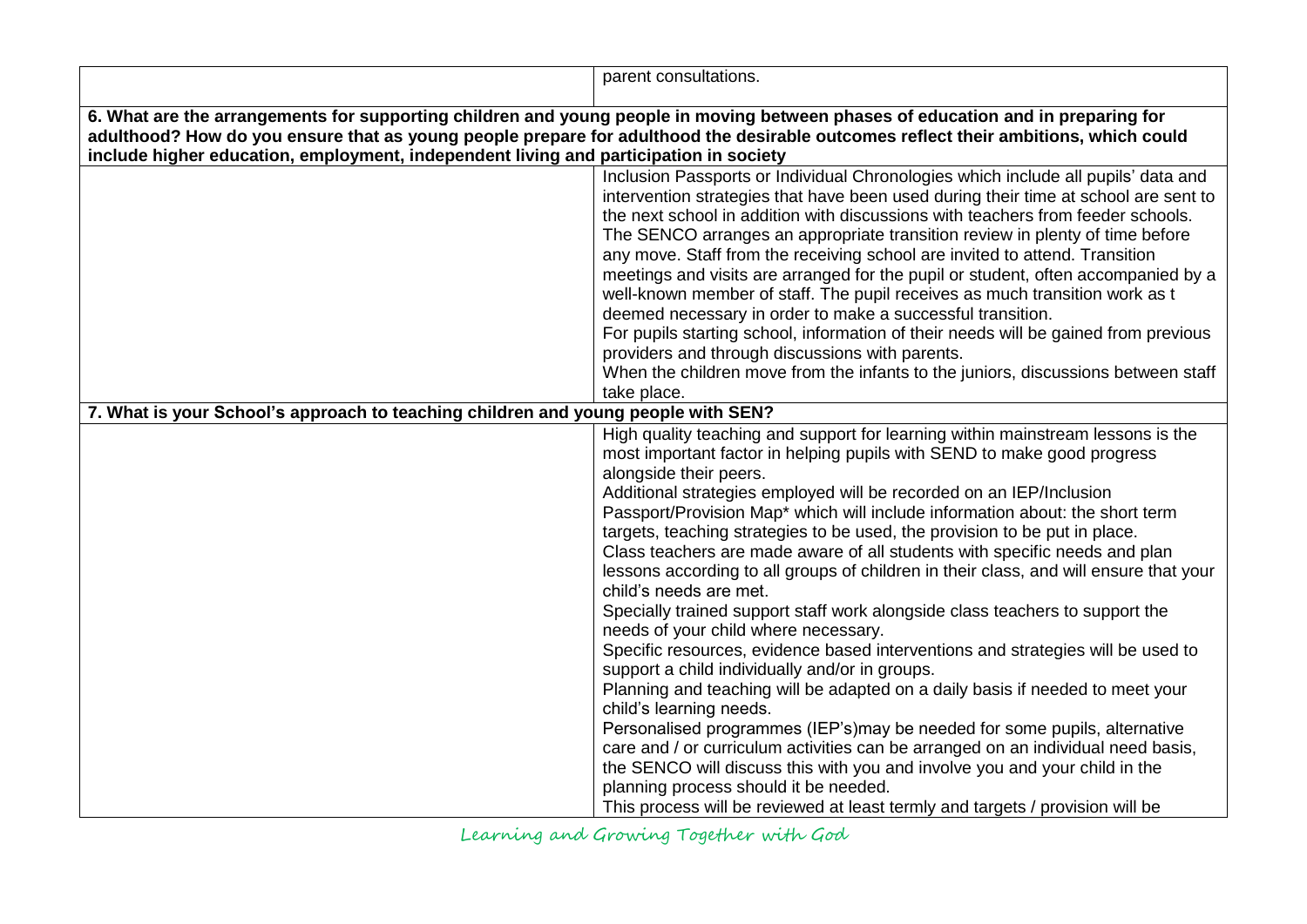|                                                                                                                            | recorded. All staff will be involved in this process.                                                                                                                                                                                                                                                                                                                                                                                                                                                                                                                                                                                                                                                                                                                                                                                                                                                                                                                                                                                                   |  |
|----------------------------------------------------------------------------------------------------------------------------|---------------------------------------------------------------------------------------------------------------------------------------------------------------------------------------------------------------------------------------------------------------------------------------------------------------------------------------------------------------------------------------------------------------------------------------------------------------------------------------------------------------------------------------------------------------------------------------------------------------------------------------------------------------------------------------------------------------------------------------------------------------------------------------------------------------------------------------------------------------------------------------------------------------------------------------------------------------------------------------------------------------------------------------------------------|--|
| 8. What sort of adaptations are made to the curriculum and the learning environment of children and young people with SEN? |                                                                                                                                                                                                                                                                                                                                                                                                                                                                                                                                                                                                                                                                                                                                                                                                                                                                                                                                                                                                                                                         |  |
|                                                                                                                            | At Danby CE VA Primary School, we provide a creative curriculum which is<br>differentiated to meet the needs of every individual child. Targeted support is<br>given to children with SEND and where appropriate specific intervention<br>programmes will be put in place. Progress is monitored regularly and different<br>strategies will be employed if required. If the support within school is not showing<br>improvement for the child then additional agencies will be worked with for<br>support, advice and guidance to make appropriate adaptations.<br>9. What sort of expertise for supporting children and young people with SEN do you currently have in school? How do you ensure that the                                                                                                                                                                                                                                                                                                                                              |  |
|                                                                                                                            | expertise and training of staff to support children and young people with SEN is current? How do you access and secure further specialist                                                                                                                                                                                                                                                                                                                                                                                                                                                                                                                                                                                                                                                                                                                                                                                                                                                                                                               |  |
| expertise?                                                                                                                 | Schools will actively seek information, training and support for children with SEN<br>when specific needs arise. Staff attend regular training to keep up to date with<br>new initiative. Our school works closely with a range of specialists. All staff<br>attends training to ensure we all understand and are able to meet the needs of all<br>our pupils.<br>Individual teachers and support staff attend training courses run by outside<br>agencies that are relevant to the needs of specific children in their class in<br>addition to regular generic training.<br>Pastoral care is high on the agenda at Danby School for all pupils, including<br>those with SEND.                                                                                                                                                                                                                                                                                                                                                                          |  |
| 10. How do you evaluate the effectiveness of the provision made for children and young people with SEN?                    |                                                                                                                                                                                                                                                                                                                                                                                                                                                                                                                                                                                                                                                                                                                                                                                                                                                                                                                                                                                                                                                         |  |
|                                                                                                                            | The progress and attainment of all children is carefully monitored and reported to<br>parents. SEN provision is monitored by the SENCO, head teacher and<br>designated governor. Adjustments to provision are discussed with parents and<br>children, if appropriate. Data is gathered termly and in depth conversations take<br>place between key staff.<br>If a child is provided with additional and different provision/interventions, the<br>impact is carefully monitored by a variety of methods; such as: measuring how<br>the intervention accelerated progress over a given time - known as a ratio gain<br>or the before and after impact on self-confidence, behaviour etc. During the<br>planning meeting with parents and where possible the child or young person, the<br>teacher will explain what the expected impact will be by the time the intervention<br>is reviewed and how this will be measured.<br>The school will evaluate the impact of all interventions and whether they have a<br>strong evidence base of effectiveness. |  |